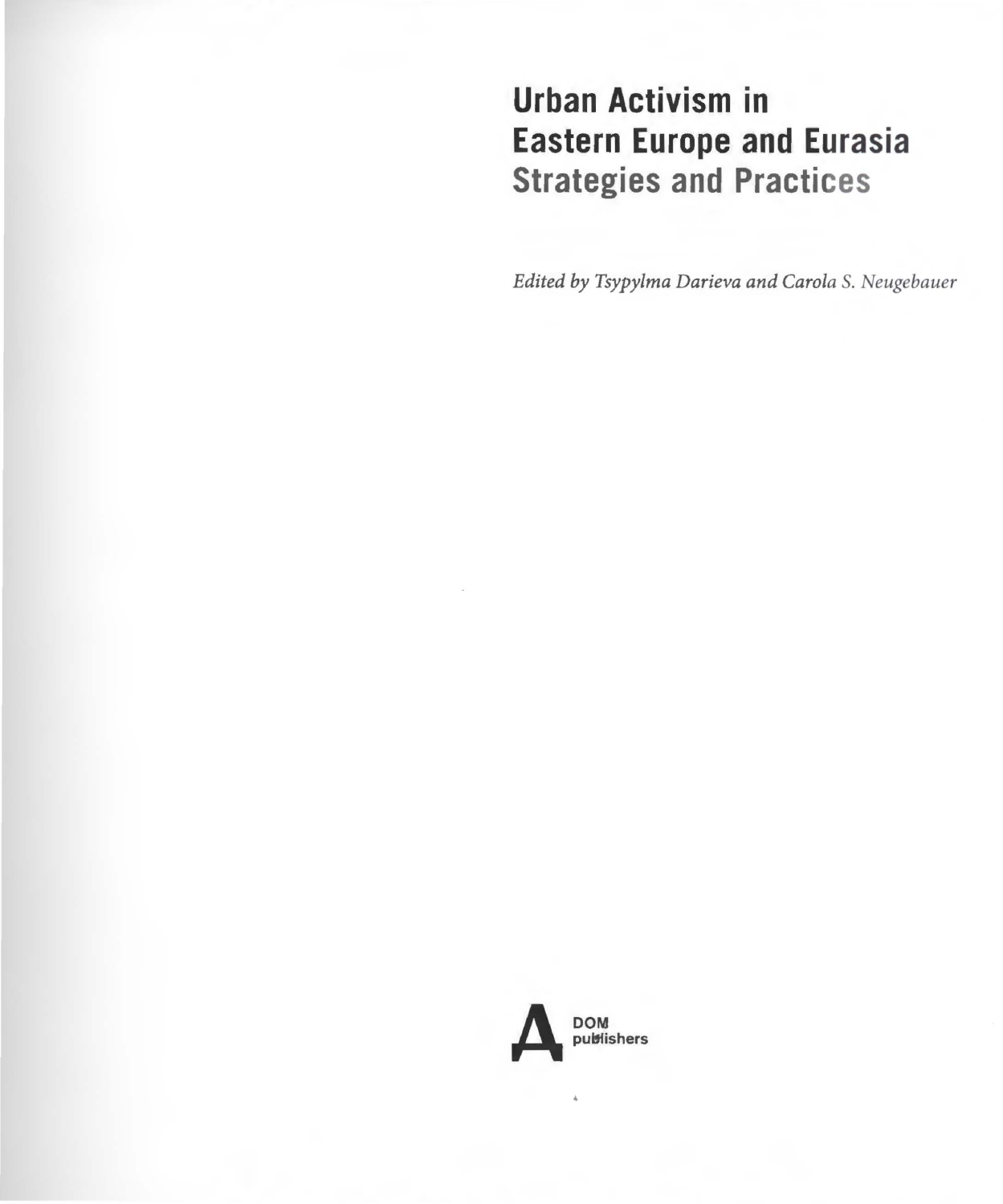**Contents** 

# **lntroduction** ............................................. ~.~ ........ <sup>6</sup>**Interviews**

**Urban Activism in Eastern Europe and Eurasia:** Overcoming Distances Tsypylma Darieva, Carola S. Neugebauer

| Lev Vladov        |  |
|-------------------|--|
| <b>Irkutsk</b> 76 |  |
| Sergey Mayarenkov |  |
|                   |  |
| Nazaket Azimli    |  |
| Batumi 84         |  |
| Shota Gujabidze   |  |

### **Photo Reports**

| Anatoly Breslavsky, Elena Stein |  |
|---------------------------------|--|
| Lev Vladov, Elena Stein         |  |
| Silvia Stöber                   |  |
| Chisinau 278<br>Nadja Douglas   |  |
| Asel Yeszhanova                 |  |
| Batumi 194<br>Shota Gujabidze   |  |